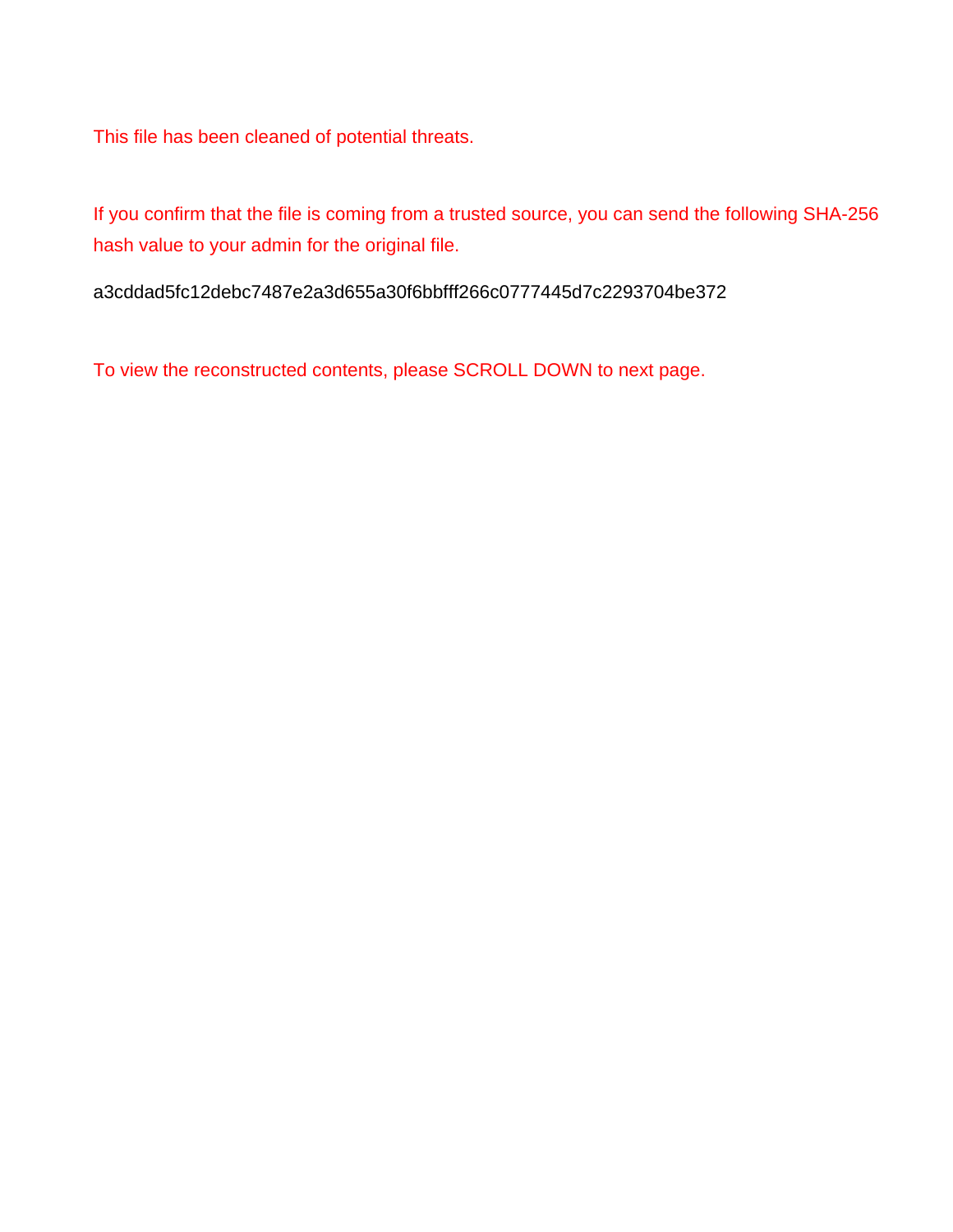# SAEON Code of Research Ethics

This document outlines the code of research ethics for SAEON operations. The code is comprised of two components. The first is a Statement of Ethical Research and Scholarly publishing practice that has been adopted by, *inter alia*, the NRF, the DSI and ASSAf. This document is adopted in its entirety. The second part of this document consists of a number of principals for ethical research in the SAEON context which are not captured in the NRF statement, and expand the context for conducting ethical research for SAEON.

# 1 Ethical Research and Scholarly Publishing Practice

This statement on ethical research and Scholarly publishing practice adopted directly from those of the NRF and the DSI as jointly issued by Academy of Science South Africa (ASSAf), Council on Higher Education (CHE), Department of Science and Innovation (DSI), the National Research Foundation (NRF), and Universities South Africa (USAf). In this statement the following principles should inform ethical research and scholarly publishing practice:

**Responsibility**: It is the responsibility of individual researchers, postgraduate students, academic societies, journal publishers and boards, universities, all university staff (including research support services) and all organisations supporting research and knowledge generation, to be aware of and adhere to regulations related to research, to actively maintain academic and research integrity and to report or act upon any unethical practices they may discover. At an institutional level, requisite policies and procedures for monitoring, investigating, censuring and reporting unethical practices, must be developed. The anonymity of those reporting such practices must be protected.

**Ethics and integrity**: Researchers are responsible for their own research, and for research performed under their supervision, and must take due care to ensure the publication only of authentic, accurate and reproducible findings, including findings that do not support their working hypotheses.

**Methodology and data**: Researchers must use appropriate research methods, assess all outcomes critically, maintain a full record of the research including all supporting data, and objectively interpret and report findings.

**Authorship**: All authors who made an intellectual contribution to the research publication, and only those authors, must be included as contributing authors. The sequence of authors should follow discipline-specific practices. All authors must read and approve the final draft prior to submission.

**Acknowledgement of contributions**: As well as acknowledging all authors, researchers must acknowledge all those who made a material contribution to the research or publication but who do not meet authorship criteria. This includes indigenous originators of the knowledge, funders, sponsors, manuscript editors and language reviewers. In addition, all knowledge (published or unpublished) used in the research must be appropriately referenced/cited and acknowledged.

Peer review: Peer-reviewers must be sufficiently qualified for the role, and the process of review must be fair, objective, and rigorous, while respecting anonymity and confidentiality where this is applicable. All research publishers and funders of research must avail their peer-review policies to authors.

**Social awareness**: Researchers and institutions must be sensitive to the potential impact of their research on society, marginal groups or individuals, and must consider these when weighing the benefits of the research against any harmful effects, with a view to minimising or avoiding the latter where possible.

**Conflicts of interest**: All possible conflicts of interest, whether financial or personal, must be declared and preferably avoided in research and in other scholarly activities such as peer review, research proposals and public comment.

**Editorial**: In cases where editors or members of editorial boards submit manuscripts to their own journals, editorial handling of the papers concerned must be independent of the author in process terms, up to and including the decision to publish or not, as the case may be.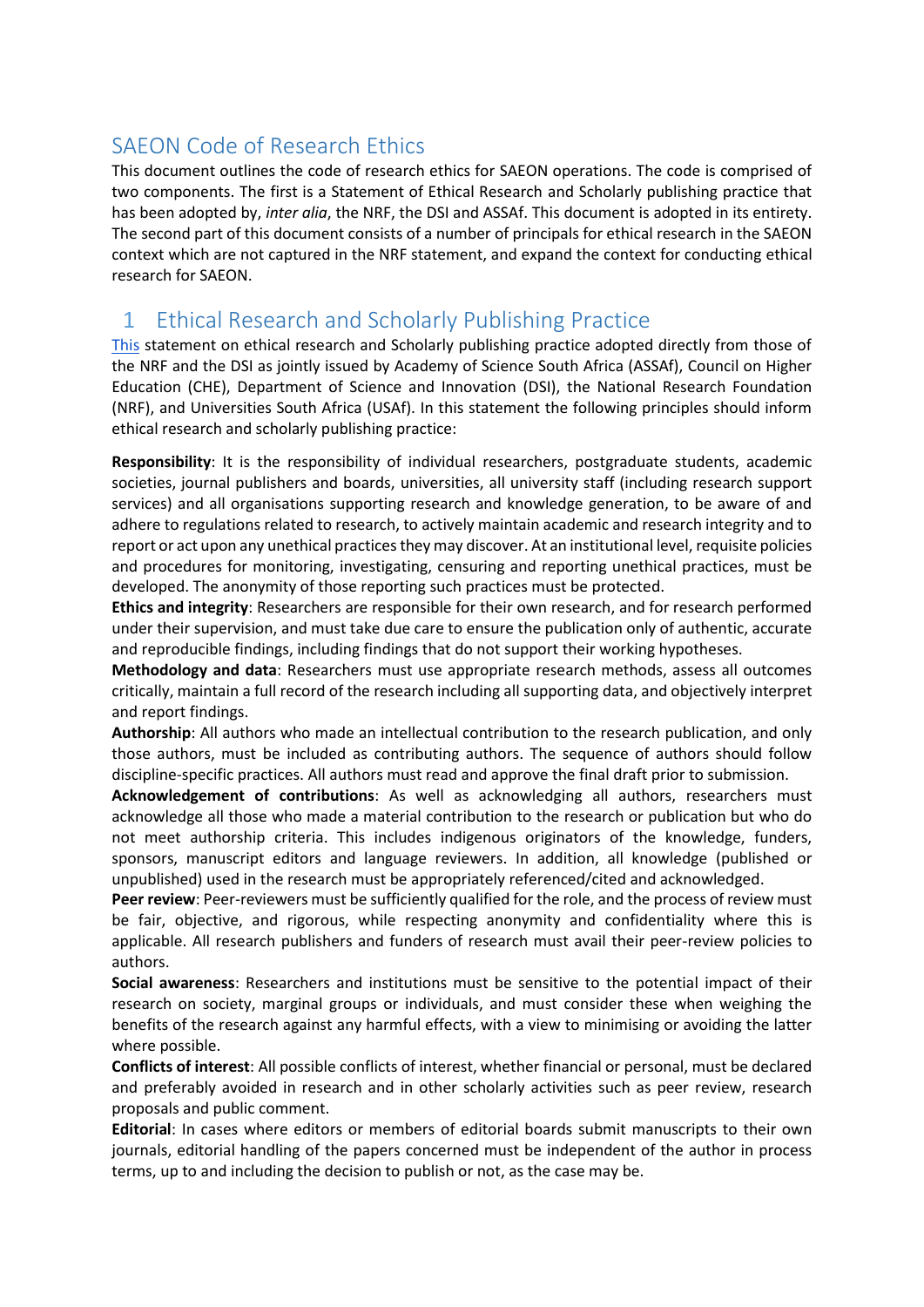**Research publishing environment**: Research institutions (including agencies supporting and funding research) must ensure an environment which encourages ethical research practices through education, stewardship, and clear and fair policies and practices that promote research ethics, integrity and compliance. This includes the way in which research funding or research incentives are allocated and spent. Care has to be taken to ensure that the research funding system does not incentivise perverse research and publication practices that compromise research integrity

**Predatory journals and unethical editorial practices**: Researchers are responsible for avoiding falling victim to predatory publishing or unethical editorial practices. The onus is on an individual or group of researchers, and institutional processes of scrutiny, to ensure that the avenues selected for publishing their research are authentic and credible.

**Quality over quantity**: Researchers are reminded that publishing the outputs of their research in good quality, high impact journals, is always preferable from a longer-term career perspective to the publication of incremental outputs in low-quality journals. 'Salami slicing' of outputs to increase publication numbers should be avoided. (For NRF specific context please see the NRF Statement on Open Access to Research Publications)

# 2 Principles for ethical research in the SAEON context

In addition to the statement on ethical research and scholarly publishing practices, a number of specific considerations need to be taken into account due to the special needs of the type of research conducted by or facilitated by SAEON.

#### 2.1 The principle of respect and protection when dealing with human subjects or communities

A commitment needs to be made to the following criteria:

- 1. Research and the pursuit of knowledge should never be regarded as the supreme goal at the expense of participants' personal, social and cultural values.
- 2. No harm will be done to study participants;
	- a. Given the disparities in capacity in the South African society, researchers have a responsibility to, where ever possible and appropriate, reasonably empower research subjects, at least in terms of their confidence and understanding.
	- b. Study Leaders shall ensure that researchers and interviewers in projects are familiar with the stipulations of this document and are aware of their ethical responsibilities;
	- c. Participants may be suitably recompensed *for costs incurred* in participating in the study on condition that all participants are offered similar compensation and that such compensation is related to the inputs required of them to make their contribution, e.g. transport costs, meals, and tokens of appreciation, thereby observing the norms of justice and the avoidance of detriment. Please note section [3.](#page-5-0)
- 3. Researchers should be conscious of the risks and benefits associated with their research. In particular, they shall:
	- a. Consider any psychological, physical, social, environmental, and economic harm that might come from the research to both the research participants and the researchers.
	- b. Strive to minimise the risk and maximise the benefit to participants, society and the knowledge that can be gained from the research.
- 4. The researcher must respect the autonomy and protect the welfare of all participants, and must, therefore, obtain the informed consent of the participants. The following criteria apply:
	- a. Participation by selected elements of a study population is voluntary; subjects shall be asked if they are willing to participate;
		- i. Informed consent shall be sought from selected subjects (See Template form **Error! Reference source not found.**).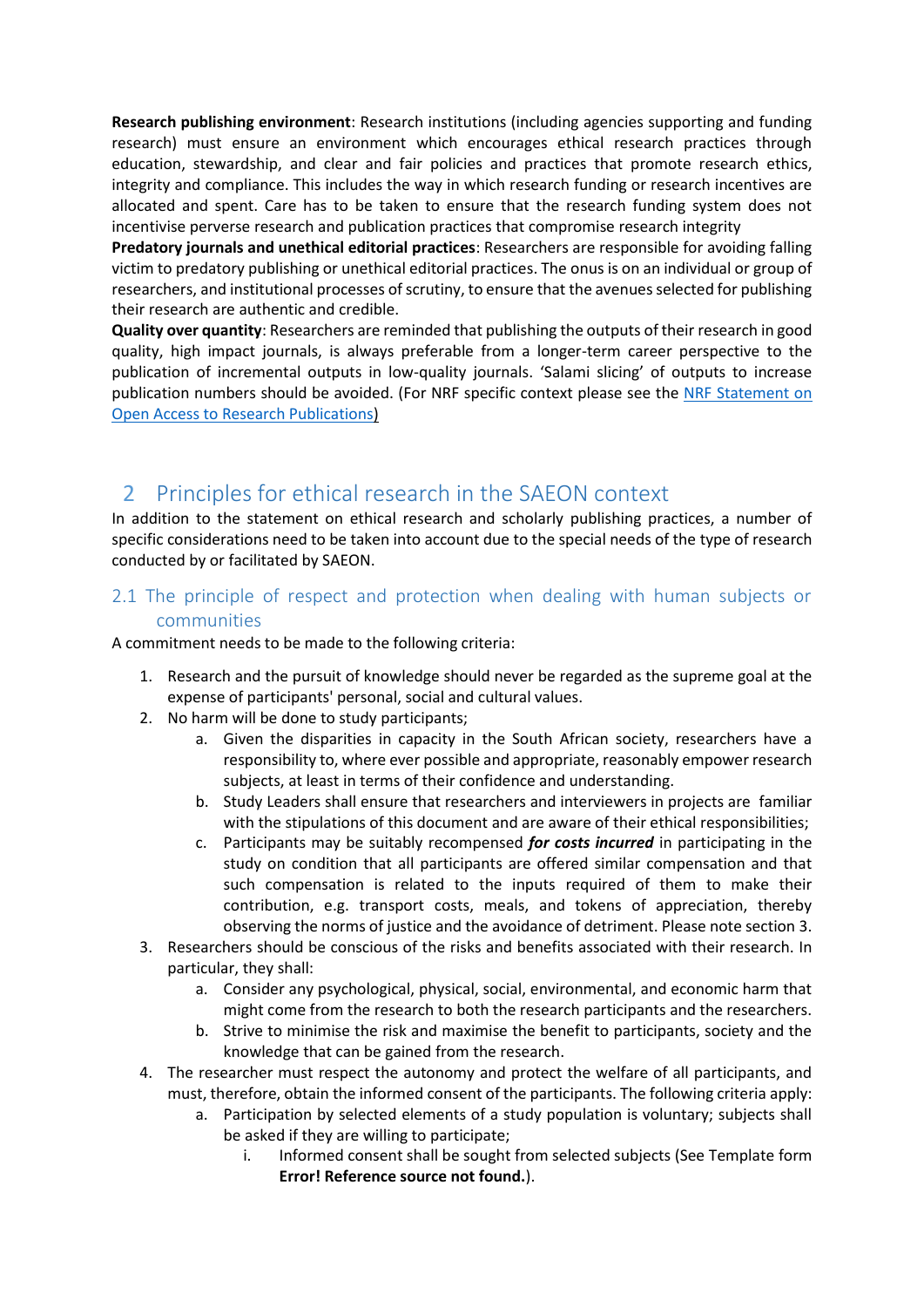- ii. This consent should be given in writing if possible, especially if the research is of a sensitive nature.
- iii. The researcher shall respect the right of individuals to refuse to participate in research and to withdraw their participation at any stage
- b. The researcher should be concerned particularly about the rights and interests of more vulnerable participants, such as children, the aged and the disabled.
- c. In general, all research must observe the international norms of avoiding harm, providing benefit wherever possible and acting justly.
- d. Participants should not be overburdened with research participation (this is particularly important to consider in areas where long term research is occurring)
- e. Recruitment methods shall be neutral and properly described in the project plans.
- 5. Methodology and data
	- a. Research findings relating to specific individuals, institutions and organisations shall be reported in a way that protects the personal dignity and right to privacy of participants.
		- i. Furthermore, whenever methodologically feasible, participating individuals and institutions shall be allowed to respond anonymously or under a pseudonym to protect their privacy or their details should be captured via a number rather than their name.
		- ii. The researcher should be constantly aware that the research may prejudice the position of research participants if measures are not taken to prevent such prejudice.
	- b. Scientists will act to ensure in their data collection, analysis and display methodologies that respondent data is kept both confidential and anonymous
		- i. Data management protocols compliant with Protection of Personal Information (POPI) Act, requirements or other relevant legislation will be adhered to
		- ii. Subjects shall be given the opportunity to withdraw from a study at any time and request that their information (given to that point) be withdrawn from the study
		- iii. Information obtained in the course of research that may reveal the identity of a participant or an institution shall be treated as confidential unless the participant or institution agrees to its release.
- 6. All research should preferably be undertaken with, and not merely on, the identified community.
	- a. Where appropriate, researchers are encouraged to engage through key role players such as established community structures and community leaders. Clear lines of communications need to be established with the community.
	- b. When conducting research with Traditional Authorities or other structures, informed consent is needed and should be established through the submission and approval of research proposals indicating the scope of the research, the methodologies to be employed, expected outcomes and potential impacts.
	- c. It is important to delineate early in the project how data will be collected and handled and to resolve potential conflicts around data interpretation and publication (Harding et al., 2012). This should be captured in the project proposal and data management plan. Factors to be mutually agreed upon include (inter alia):
		- i. Whether data include information heard in conversations, informal discussions, or social gatherings
		- ii. Permissions and ownership of data collected formally or informally during the course of research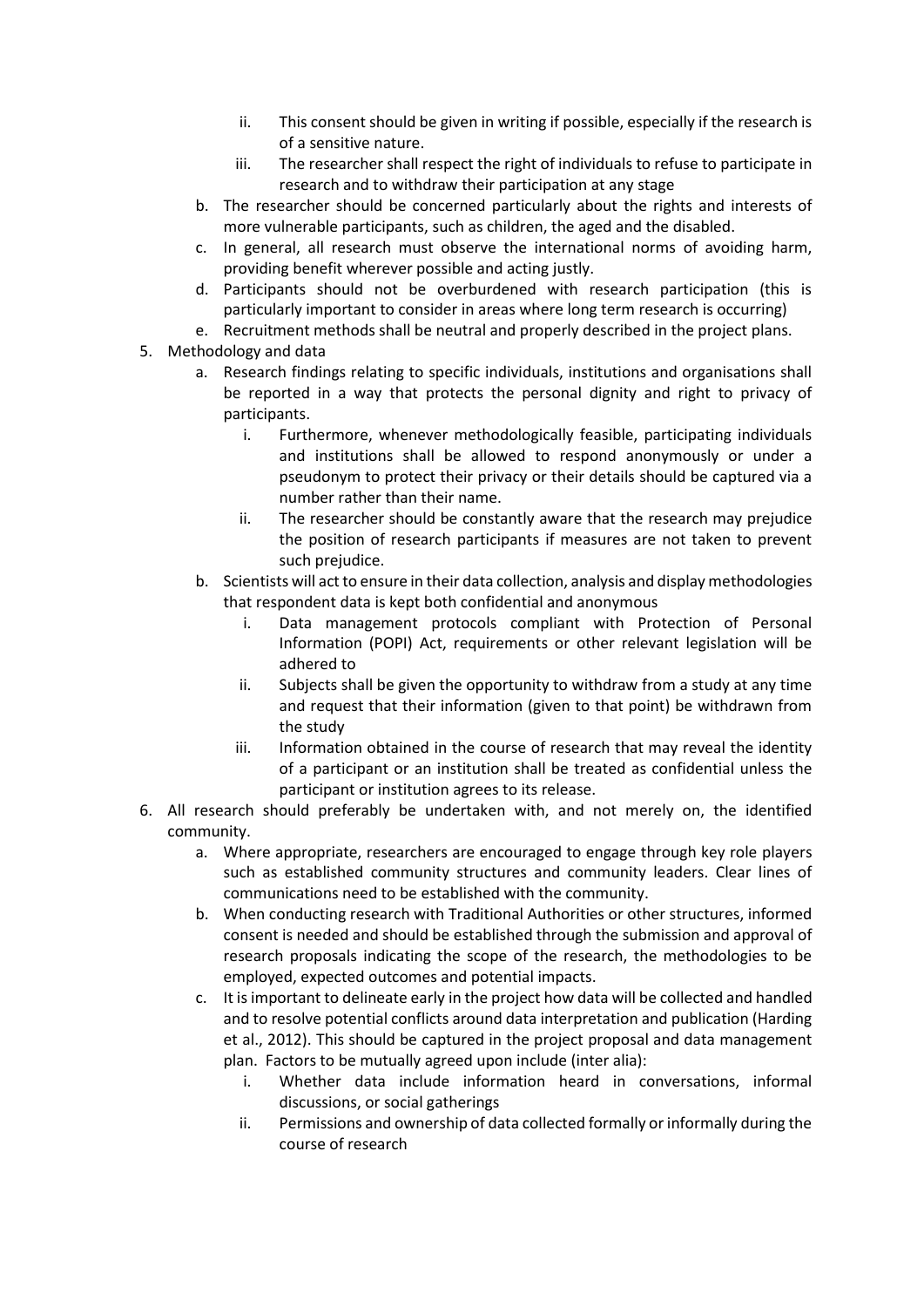- iii. Principals of co-authorship and a transparent review process for publications, presentations, online postings or other forms of data dissemination
- iv. Conditions for data analysis including the scope of research, privacy issues and intellectual property rights
- v. Types of materials and data collected and collection methods, including:
	- 1. analytical sampling results,
	- 2. demographic attributes,
	- 3. collection of organic materials,
	- 4. transcripts of group discussions and project-specific questionnaires
	- 5. Two-way knowledge sharing conversation/ co-learning not formally transcribed but rather is a tacit knowledge exchange
	- 6. Co-collection of data e.g. citizen science projects, fieldwork etc.?
	- 7. Photographs, the taking and publication of photographs of human subjects
- vi. Constraints on material and data use,
	- 1. Includes procedures for publication and return of materials, images and data
- vii. Data access and security
	- 1. Procedures for maintaining physical security of the data
	- 2. Access to the data who require it
- viii. Efforts and care must be taken to ensure that individuals know what they are consenting to including:
	- 1. Clear and concise descriptions of the research (including a summary translation into the vernacular)
	- 2. How the research will be used
	- 3. Relevance in relation to their lives and livelihoods
	- 4. Issues of anonymity, including compliance with relevant national legislation such as (inter alia) the Protection of Personal information (POPI) Act
- 7. Indigenous, traditional and local knowledge shall always be attributed to its source. Such sources can be anonymised, if necessary, for protection of individuals or if the study as a whole anonymises the sources.
- 8. Findings of studies will be peer-reviewed prior to release and publication; limitations to the study will be described, and the study respondents will be provided an opportunity to view findings.

### 2.1.1 Special Case - Working with children

Research that can equally well be done with adults should never be done with children. However, where children are the participants, legal consent shall be given in writing by either the parents, guardian, or custodian - on the understanding that the child has the freedom to withdraw from the research at any stage.

*Note: Constitutionally a child is any person under the age of 18*

## 2.3 Due Consideration of Consequence

In the planning of research, researchers should consider the foreseeable consequences of their research.

- 1. The ability to reasonably predict the consequences of research will rely on an understanding of the context of the research subjects or environment.
- 2. Due diligence on the part of the researchers should, therefore, be shown in terms of understanding the context and the anticipated research consequences within the given context.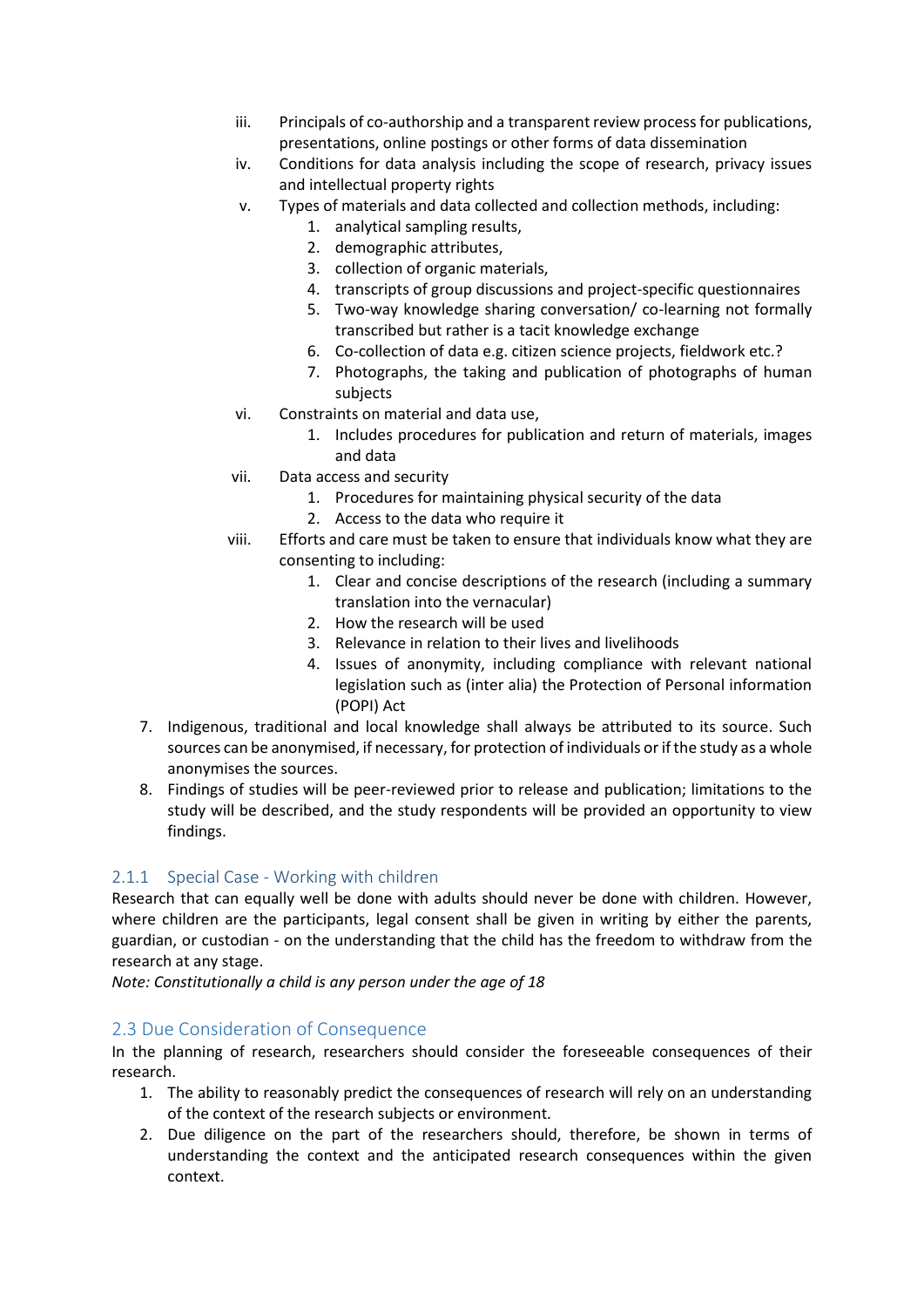<span id="page-5-0"></span>3. Due diligence facilitates attention to fairness towards research subjects in the planning phase of the research.

### 2.4 The Principle of Transparency

Before undertaking any research, the researcher should ensure that the participants are clearly briefed on the aims and implications of the research as well as the possible outcomes and benefits of the research.

- 1. Participants shall be informed of any additional factors that might reasonably be expected to influence their willingness to participate.
- 2. Should the methodology of a research project necessitate the concealment of information;
	- a. The researcher should, before conducting such a study, determine whether the use of such a methodology is justified by the project's prospective scientific, educational or applied value,
	- b. Determine whether alternative procedures that do not require the concealment of information could be used instead, and
	- c. Ensure that the participants are given the reasons for the concealment of information as soon as is practically possible.
- 3. In the communication of their findings, researchers should subscribe to the principles of honesty, transparency and scrutiny by the public and their peers.
- 4. No financial or other inducement should be offered to participants, to ensure a particular research result
- 5. The researcher should always be aware of the potential conflict inherent in the principle of transparency stated above and a client's/sponsor's request for total confidentiality in the reporting of research results. In such a situation the following principles will apply:
	- a. Should the client/sponsor insist on total confidentiality in the reporting of research results, the researcher should consider this insistence in the light of the principles underlying the SAEON Code of Research Ethics.
		- i. The client/sponsor should then be informed that: although SAEON respects the need for confidentiality for strategic and other reasonable purposes, and will consider prohibition of the publication of such results for a reasonable period, this period should preferably not be for more than 12 months following the completion of the research.
		- ii. The researcher should endeavour to convince the client/sponsor of the importance of publishing research findings in scientific journals and depositing datasets in a national data archive – even if such publication occurs after the period of prohibition

### 2.5 The Principle of Scientific and Academic Professionalism

Researchers should conduct their research, if applicable, in accordance with the professional code of the association of which they are members.

- 1. Researchers should not misuse their positions or knowledge as researchers for personal power or gain.
- 2. Researchers should at all times strive to achieve the highest possible level of scientific quality in their research.

### 2.6 The Principle of Accountability

Researchers should ensure that they have an explicit written research mandate from the client/principal/sponsor in which the general conditions and terms of the research or service (e.g. research problem, expected deliverables, financial commitments and time framework) are set out clearly.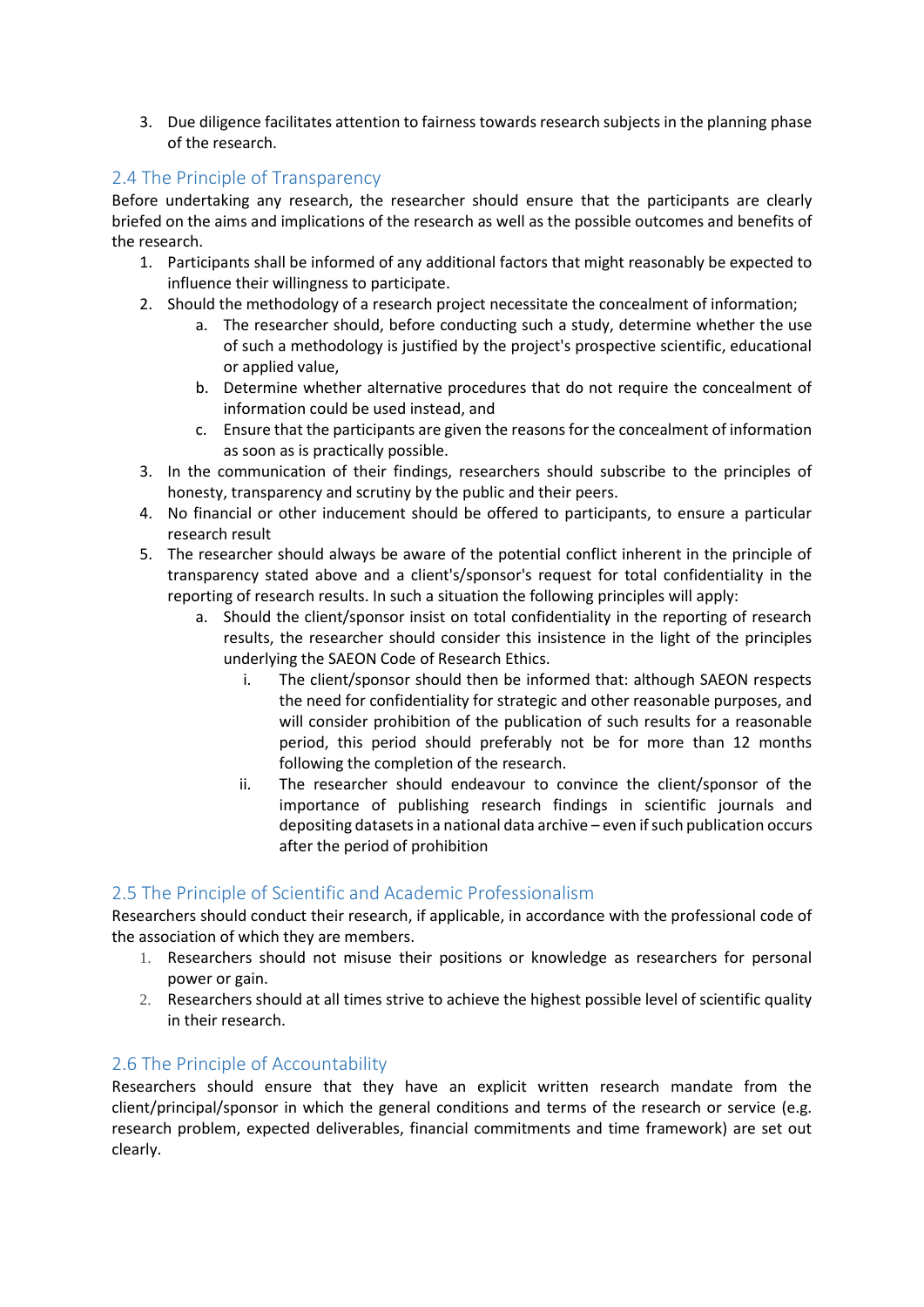- 1. The acceptance of a mandate should be sealed by a legally binding written contract/agreement between the parties specifying the terms agreed upon.
- 2. The researcher should recognise the right of the client/principal/ sponsor to request information from the researcher at the conclusion of the research - or at any stage in the course of the research. However, interference by clients/principals/sponsors that may jeopardise the scientific integrity of the study or prejudice the interests of the participants in the research, may oblige the SAEON to cancel the contract.

#### 2.7 General

- 1. The involvement of the participants or the research process should be brought to the immediate attention of the supervisor concerned and should be satisfactorily resolved before the researcher commences or continues the research project.
- 2. It will be expected of consultants, researchers and organisations not attached to SAEON to adhere to this Code of Research Ethics when participating in research projects when collaborating with SAEON or using SAEON research infrastructure.
- 3. SAEON invites anybody who at any stage enters into a research relationship with SAEON to co-operate with SAEON researchers in upholding the values and principles contained in this Code of Research Ethics.

# 3 SAEON Animal Ethics and Biological Samples (Drafted and modified from the SAIAB policy)

SAEON does not have a core function of obtaining or maintaining collections of plant, animal or tissue samples, however, in the course of the operations and the types of activities undertaken by SAEON such samples may be required, it is preferable that the policies of the appropriate organisation be applied (e.g. SAIAB, SANBI et cetera) and specimens are to be offered to the appropriate collections especially IZIKO, SANBI or SAIAB for long term preservation. However, a few key points need to be highlighted.

#### 3.1 Unethical, illegal and irresponsible traffic:

SAEON employees may not perform identifications or otherwise authenticate natural history materials for persons or organizations under circumstances that could encourage or benefit illegal, unethical, or irresponsible traffic in such materials.

#### 3.2 Storage and Security responsibilities:

- All collection materials shall be stored and maintained in such a manner at all times, as to reasonably prevent loss, deterioration, unauthorized access, or divulgence of confidential information.
- Required material to be transferred to an appropriate collection as soon as practicable

#### 3.3 Collection and research involving live animals

Ethical clearance of research is a fundamental requirement for institutions dealing directly with the collection or use of animals for scientific research. Animal research undertaken under the auspices of SAEON is potentially complex and includes research on invertebrates and vertebrates, and includes:

- Collection of animals as museum specimens and for reference collections
- Collection of animals for biodiversity census
- Collection of animals for ecological studies including the subsequent examination of these animals whole or in part for biological analyses
- Collection of animals for taxonomic identification, new species descriptions or verification
- 1. All research protocols involving the use of live animals are subject to an ethical review process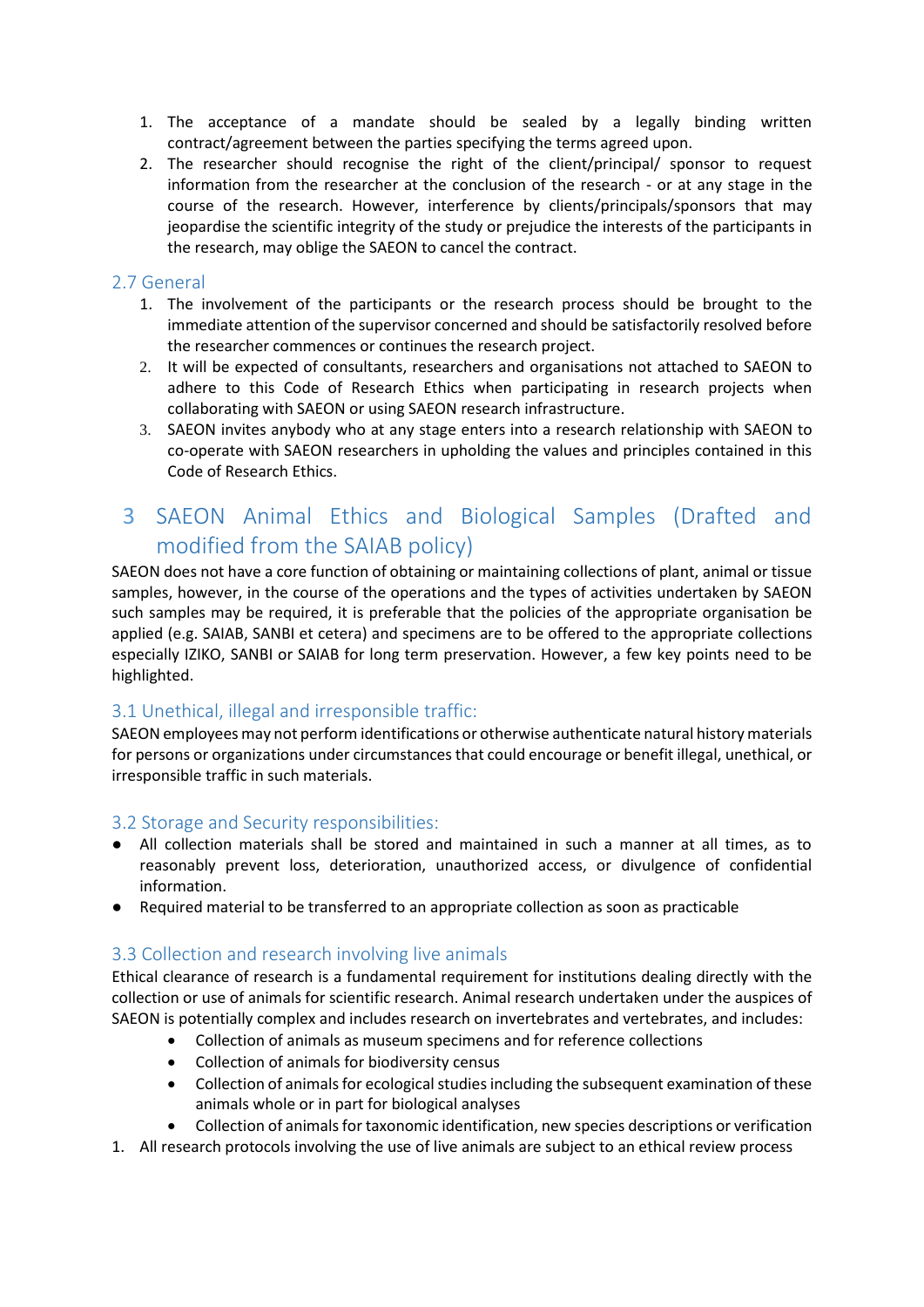- 2. All research involving live animals requires clearance by an internal Ethics Committee or valid ethical clearance from the university where registered.
	- a. The mandate of the EC is to scrutinise research proposals in order to judge whether the proposed project research methods fall within accepted norms for animal research. The EC is guided by literature on the ethical use of animals in research and may call on specialist help in the decision-making process.

## 3.4 Collecting ethics:

All collecting by SAEON staff or associated researchers shall be conducted within the bounds and guidelines of local, national and international laws and treaties; and accepted ethical guidelines shall be followed at all times.

- 1. In the case of collecting living organisms from the natural environment, all steps to avoid unnecessary stress, pain and suffering, or of excess kill, shall be taken. Damage to the environment shall be minimised.
- 2. Collecting permits shall be obtained from the relevant authority prior to any collecting event and must be carried by SAEON staff during the collection period.
	- a. If collections are made in partnership with conservation staff on their permit, the details of that permit must be provided in the EC application. In all cases permit requirements and stipulations need to be adhered to.
- 3. The care and use of experimental animals must comply with the SANS 10386:2008 South African National Standard: The care and use of animals for scientific purposes.
- 4. Wherever possible, sampling in a National Park or in other protected areas, (including Marine Protected Areas) should be avoided, but if essential will not take place in areas accessible or visible to members of the public wherever possible.
	- a. If approached by members of the public, SAEON staff must inform them of their research activity in a transparent and courteous manner.

## 3.1.1 Field Collecting:

In the case of collecting living organisms from the natural environment, all steps to avoid unnecessary stress, pain and suffering, or of excess kill, shall be taken.

- 1. Any procedures that cause adverse effects or lasting harm to a sentient animal, particularly procedures that involve lethal endpoints, will need to be specifically justified and any harm caused will need to be justified against the benefit gained.
- 2. The choice of collection method shall take into account the welfare of the animals, their habitat and worker safety, as well as the research objectives and seasonal conditions pertaining to the study
	- a. Sampling equipment and strategies should be designed to minimize "by-catch" and nontarget species. For all sampling methods, by-catch of live individuals will, as a matter of high priority during the sampling exercise, be returned to and released at the capture location in a manner that will maximise their probability of survival
	- b. Animals collected as part of faunal surveys and other fieldwork should be collected as humanely as possible.
	- c. Specimens intended for museum deposition should be killed before preservation by an acceptable means
	- d. The investigator has the responsibility of choosing an appropriate euthanasia method based on ethical grounds, the experimental data needs from post-mortem examinations, and the constraints of the sampling design.
- 3. Field and Population Considerations